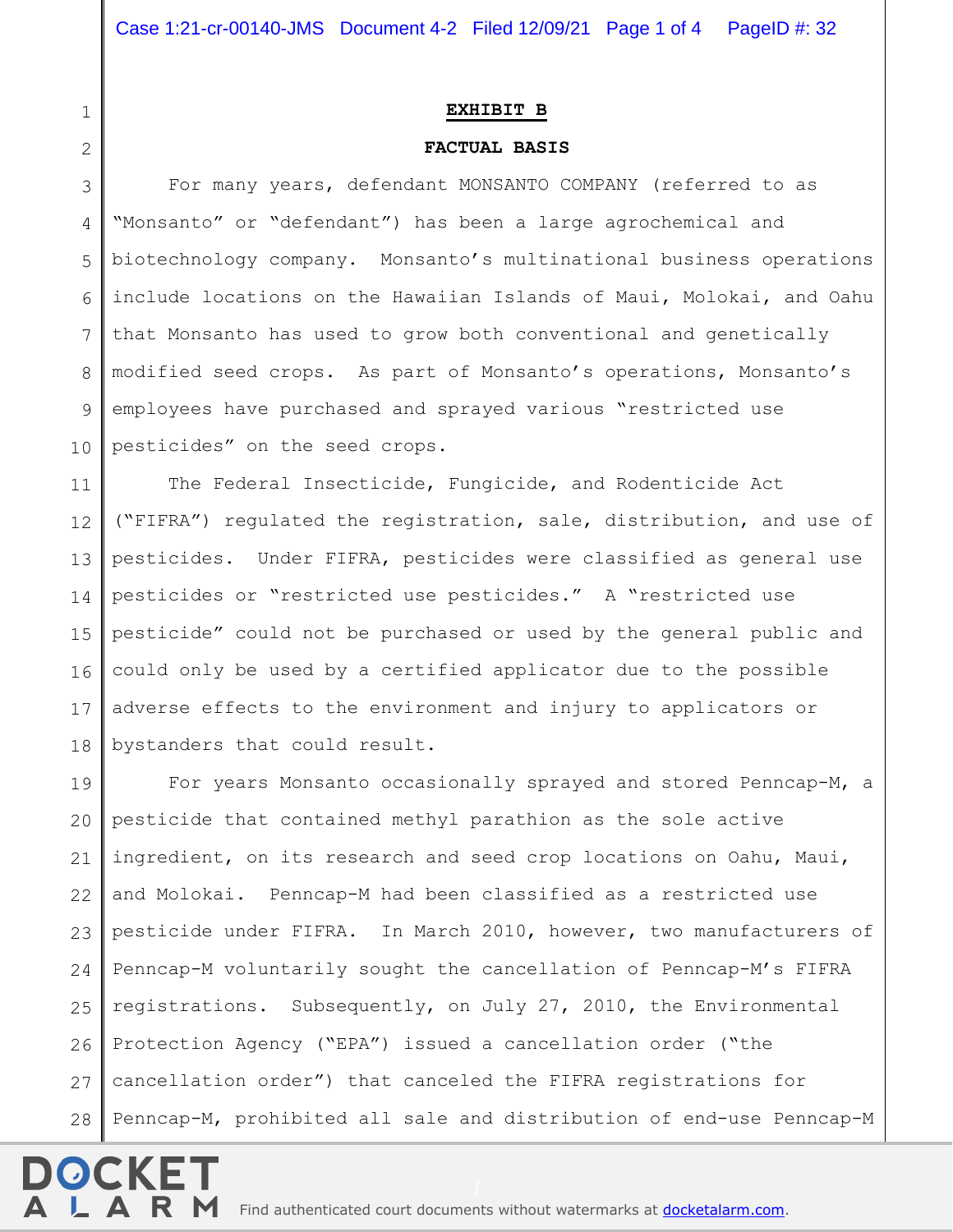1 2 as of August 31, 2013, and further prohibited all use of existing stocks of end-use Penncap-M as of December 31, 2013.

3 4 5 6 7 8 9 In addition to publishing notices about the cancellation order in the Federal Register, the EPA also sent an email notice of the cancellation order to an email listserv. This email notice was received by Monsanto's regulatory compliance department in April 2010. Due to the ban on Penncap-M, knowingly spraying Penncap-M on any of Monsanto's seed crop fields on or after December 31, 2013, would constitute a criminal violation of FIFRA.

10 11 12 13 14 15 16 Further, because of the Penncap-M ban, as well as Monsanto's receipt and knowledge of the cancellation order, any Penncap-M in excess of one kilogram (2.2 pounds) that Monsanto knowingly stored after December 31, 2013, had to be managed as an acute hazardous waste in compliance with the Resource Conservation and Recovery Act ("RCRA"). Monsanto knew that Penncap-M had the substantial potential to be harmful to others and to the environment.

17 18 19 20 21 22 23 In July of 2013 Monsanto had stopped spraying Penncap-M at its location on Molokai. From March 2013 through August 2014, Penncap-M appeared on lists of chemicals to be disposed of at the Molokai location. Nevertheless, during that period Monsanto's Molokai location knowingly stored 180 pounds of Penncap-M hazardous waste, which it ultimately disposed of with a licensed hazardous waste disposal company on September 17, 2014.

24 25 26 27 28 By virtue of its stop-use use date and Monsanto's prior decision to stop using Penncap-M, as of December 31, 2013, at the latest, the Penncap-M stored by Monsanto on Molokai was an acute hazardous waste under RCRA. Moreover, because Monsanto had generated and stored more than one kilogram (2.2 pounds) of Penncap-

 $\mathsf{A}\;\;\mathsf{R}\;\;\mathsf{M}\;$  Find authenticated [court documents without watermarks](https://www.docketalarm.com/) at **docketalarm.com**.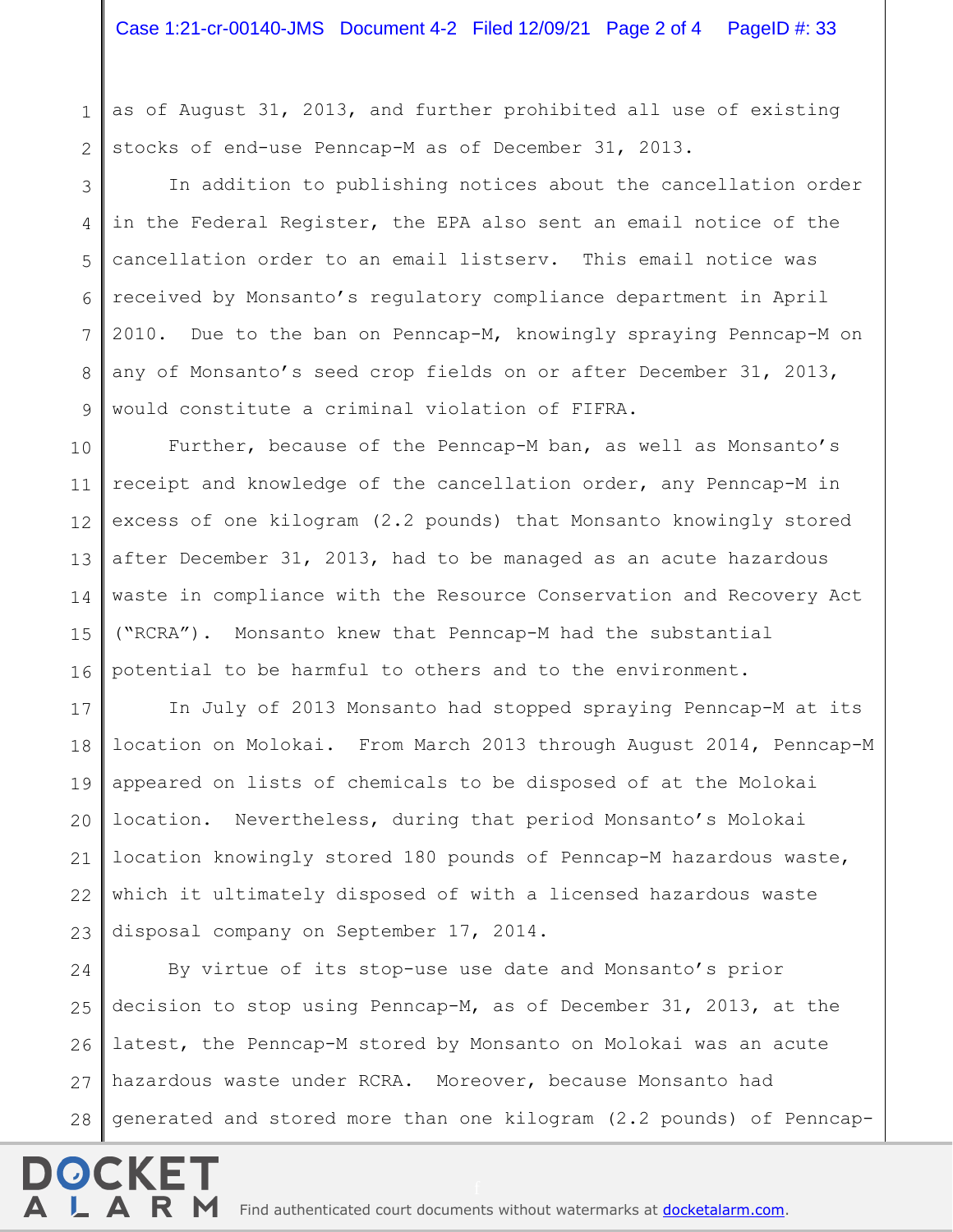1 2 3 4 5 M at its Molokai location, Monsanto's Molokai site was deemed under RCRA to be a Large Quantity Generator of a hazardous waste. As a result, Monsanto knowingly stored an acute hazardous waste in violation of RCRA's prohibition against knowingly storing a hazardous waste without a permit.

6 7 8 9 10 11 12 13 14 15 16 17 18 During 2013, prior to the December 31, 2013, stop use date, Monsanto sprayed and stored Penncap-M on its research and seed crop locations on Maui. On July 15, 2014, after Monsanto employees had been notified of Penncap-M's stop use date, Monsanto knowingly sprayed Penncap-M on two acres of corn seed research crops at its Valley Farm location on Maui. At the time of that spraying, defendant was aware that years earlier the re-entry interval for Penncap-M, which was the period of time that had to elapse before workers could re-enter an area where Penncap-M was sprayed, had been increased from five to thirty-one days. Nevertheless, approximately seven days after the July 15, 2014, spraying, Monsanto's employees were told to and did re-enter the site where the Penncap-M had been sprayed.

19 20 21 22 23 24 25 26 Shortly after its July 2014 spraying of Penncap-M, Monsanto took steps to identify which of its sites had Penncap-M and, ultimately, to dispose of the Penncap-M at the following Maui locations –- Valley, Maalaea, and Piilani. Nevertheless, on or about July 21, 2014, Monsanto knowingly stored approximately 111 gallons of Penncap-M hazardous waste among its Valley, Maalaea, and Piilani sites without having the required permit to store the hazardous waste at any of those locations.

27 28 Because Monsanto generated and stored more than one kilogram (2.2 pounds) of Penncap-M waste at each of its Maui sites, each of

R M Find authenticated [court documents without watermarks](https://www.docketalarm.com/) at **docketalarm.com**.